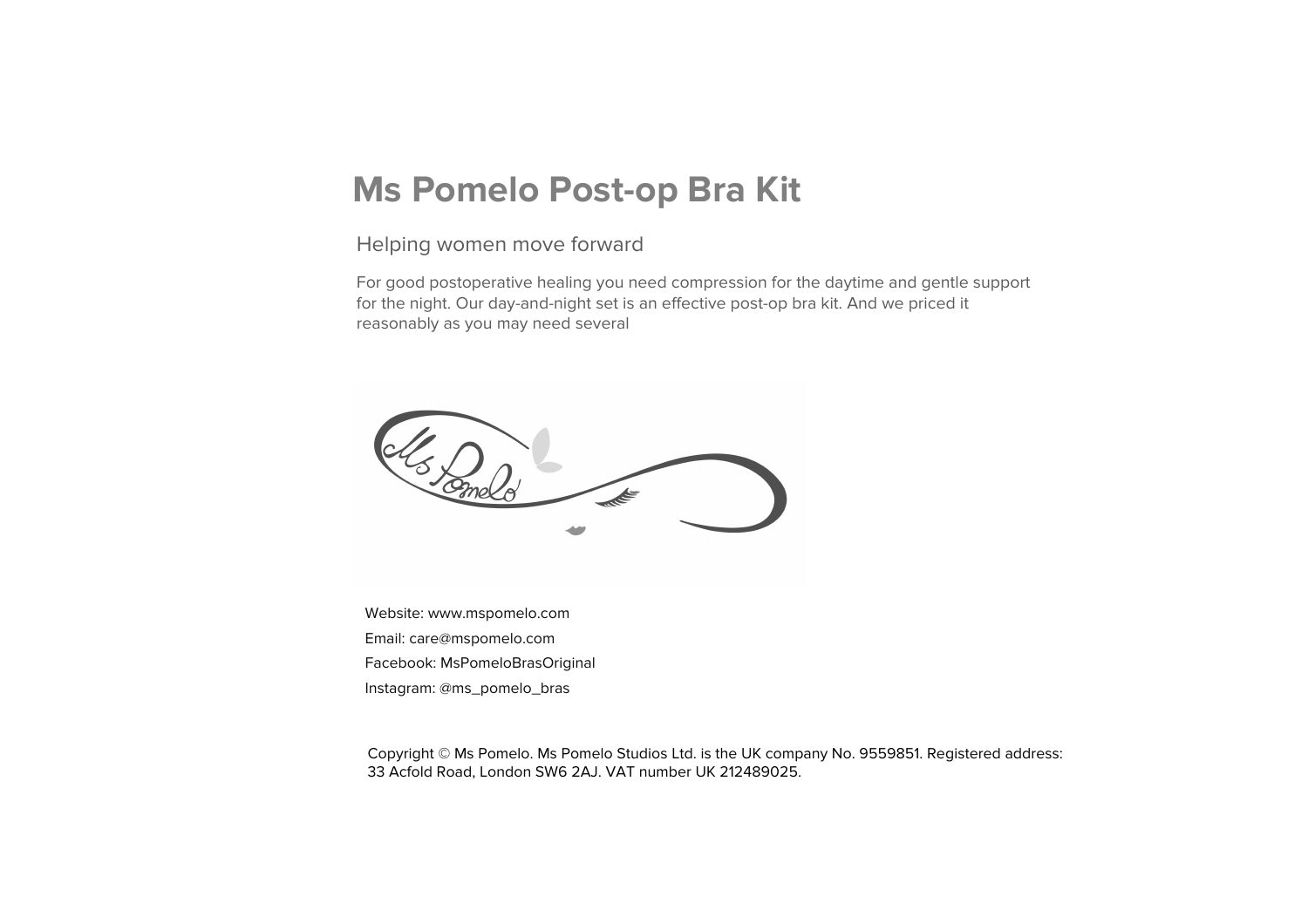



**Daytime bra** Day & night set £35.00 (ex-VAT)

### Colour: Black

This is our daytime postoperative bra. The polyamide cups stretch to ensure a solid fit, compression, and excellent support for the chest while giving complete comfort. The classic T-cup shape is the closest fit to the natural shape of the breast and works equally well for smaller and larger cups. It is easy to wash and quick to dry. It can also be worn as a regular mastectomy bra.

Fabric content: 70% polyamide, 20% elastane, 10% cotton; cup pockets 100% cotton.

| <b>Designed for: all shapes</b> | <b>Support:</b> high                     |
|---------------------------------|------------------------------------------|
| <b>Coverage: full</b>           | <b>Sizes:</b> 36-44 C, D, DD, E, F, G, H |

#### **Features**

|                | Non-underwired cups                                                                                                 |
|----------------|---------------------------------------------------------------------------------------------------------------------|
| $\overline{2}$ | Deep front- and side-panels help conceal post-surgery scars                                                         |
| $\mathbf{3}$   | Wide foam-cushioned straps balance the weight on the back and<br>shoulders and do not leave marks on the body       |
| 4              | Wide elastic at the bottom of the band helps to further stabilise the fit,<br>which is important for fuller figures |
| 5              | Bilateral pockets are hypoallergenic (100% cotton)                                                                  |
| 6              | Tall sides help manage any bulge and prevent the breast from slipping                                               |
| 7              | Stretchy adjustable rear straps                                                                                     |
| 8              | 3X3 hook-and-eye closure on all sizes                                                                               |

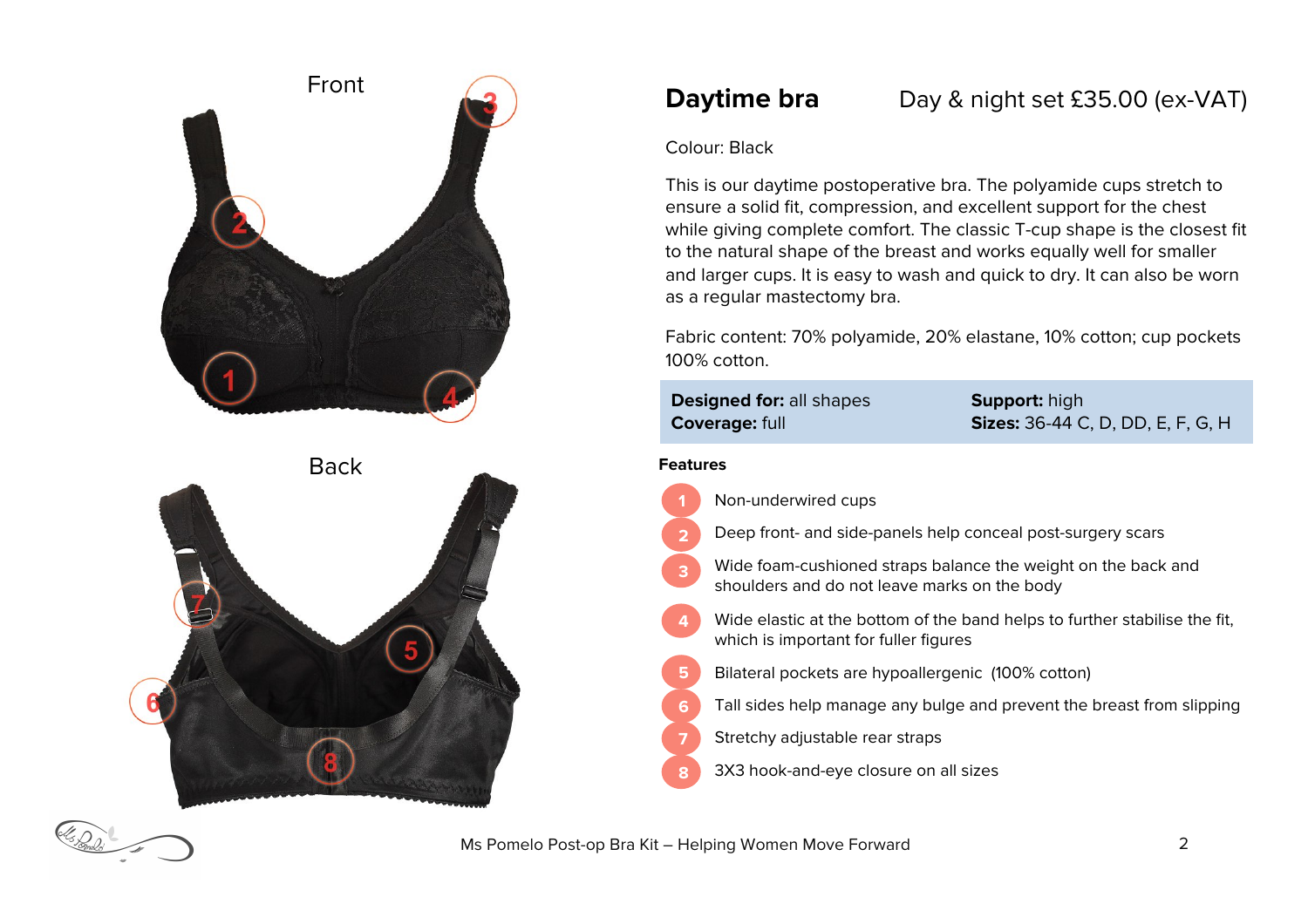



**Night vest** Day & night set £35.00 (ex-VAT)

Colour: Black

Designed to be worn in the early postoperative period. The high content of natural fibres provides good absorption and breathability, and promotes rapid healing of surgical scars. And for easy maintenance we made it in black.

Fabric content: 90% cotton, 10% elastane; cup pockets 100% cotton.

|                 | <b>Designed for: all shapes</b><br><b>Coverage: full</b> | <b>Support: medium</b><br><b>Sizes:</b> 36-44 C, D, DD, E, F, G, H      |
|-----------------|----------------------------------------------------------|-------------------------------------------------------------------------|
| <b>Features</b> |                                                          |                                                                         |
|                 | Non-underwired cups                                      |                                                                         |
| $\overline{2}$  | the skin                                                 | Special sewing technique and flat seams provide gentle contact with     |
| 3               |                                                          | Front double-row hook & eye closure (with soft fleece base) makes it is |

Front double-row hook & eye closure (with soft fleece base) makes it is easy to put on and wear

Wide foam-cushioned straps balance the weight on the back and shoulders and do not twist

Pockets for light prosthesis **5**

Wide elastic at the bottom of the band helps to further stabilise the fit, which is important for fuller figures **6**

**4**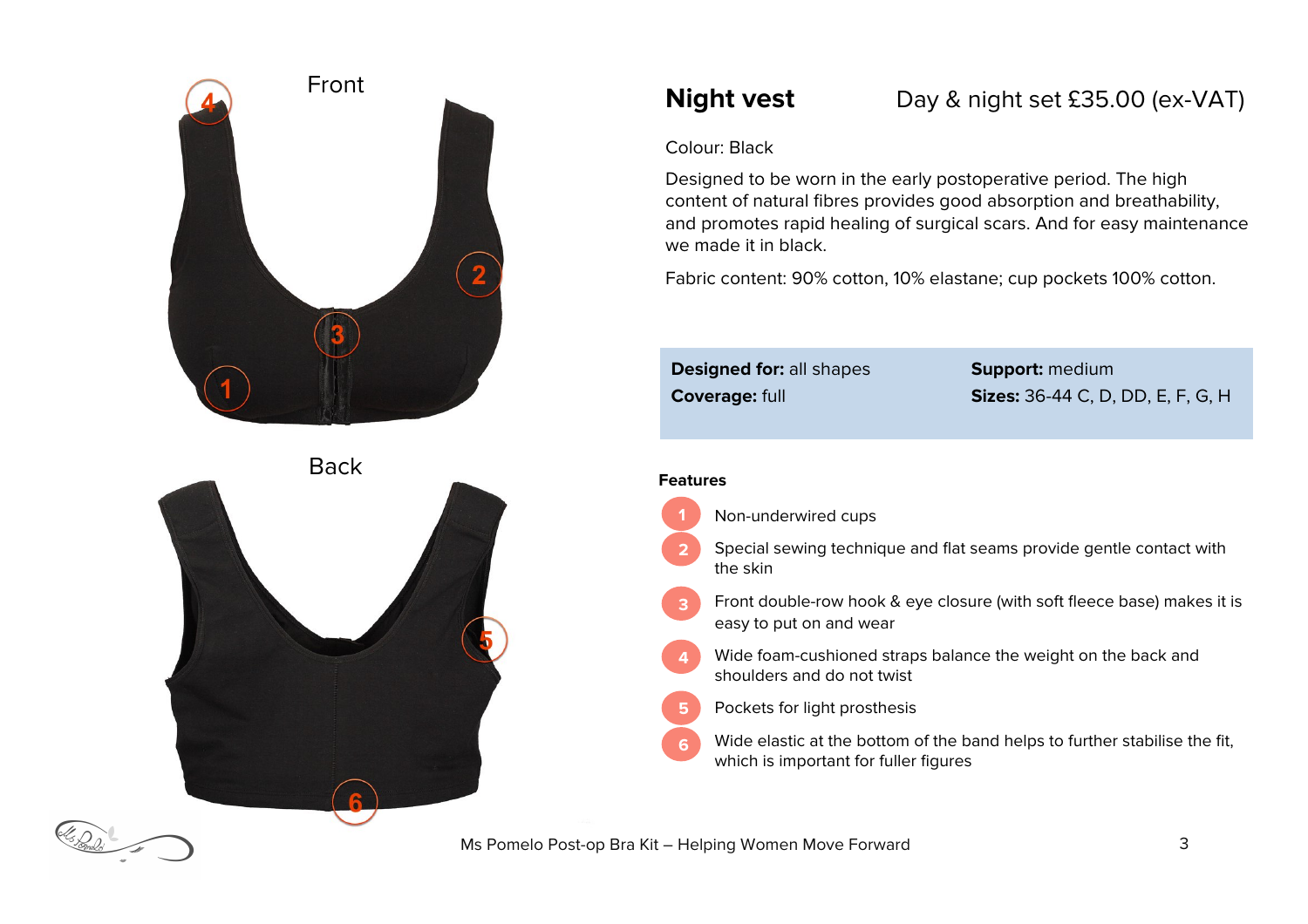# Steps to order

- Our sizing is consistent with major names on the street. We use cup size progression of C, D, DD, E, F, G, H, etc. You can also determine your size by using our tutorials on Bra School page ( https://mspomelo.com/bra-school/) or by visiting our workshop (https://mspomelo.com/workshops).
- Email your order to care@mspomelo.com using Order form on page 5. 2
- Once we receive your order, we will invoice you via Paypal, which will give you a number of options to pay.
- When we receive the payment, we will ship the parcel to you. We use 2 delivery services: (1) Interlink Express courier delivers next day at a time convenient for you, shipping fee is £5, and (2) Royal Mail 2<sup>nd</sup> Class Signed-for service that delivers within 3-5 working days. This option is free. 4

**Notice for mastectomy patients buying mastectomy products:** If you are a mastectomy patient buying a bra for yourself, you qualify for VAT relief; please sign the VAT concession box.

**Returns & refunds:** If you want to return the product, please notify us within 14 days of receipt on care@mspomelo.com. The item must be unworn, unsoiled, and in a resalable condition with all tags still attached. The cost of returning items to us is at purchaser's expense. We will issue refund within 14 days of receiving the goods. See our Terms & Conditions for full details https://mspomelo.com/terms-conditions/

**Our contacts:** email care@mspomelo.com or online contact form at https://mspomelo.com